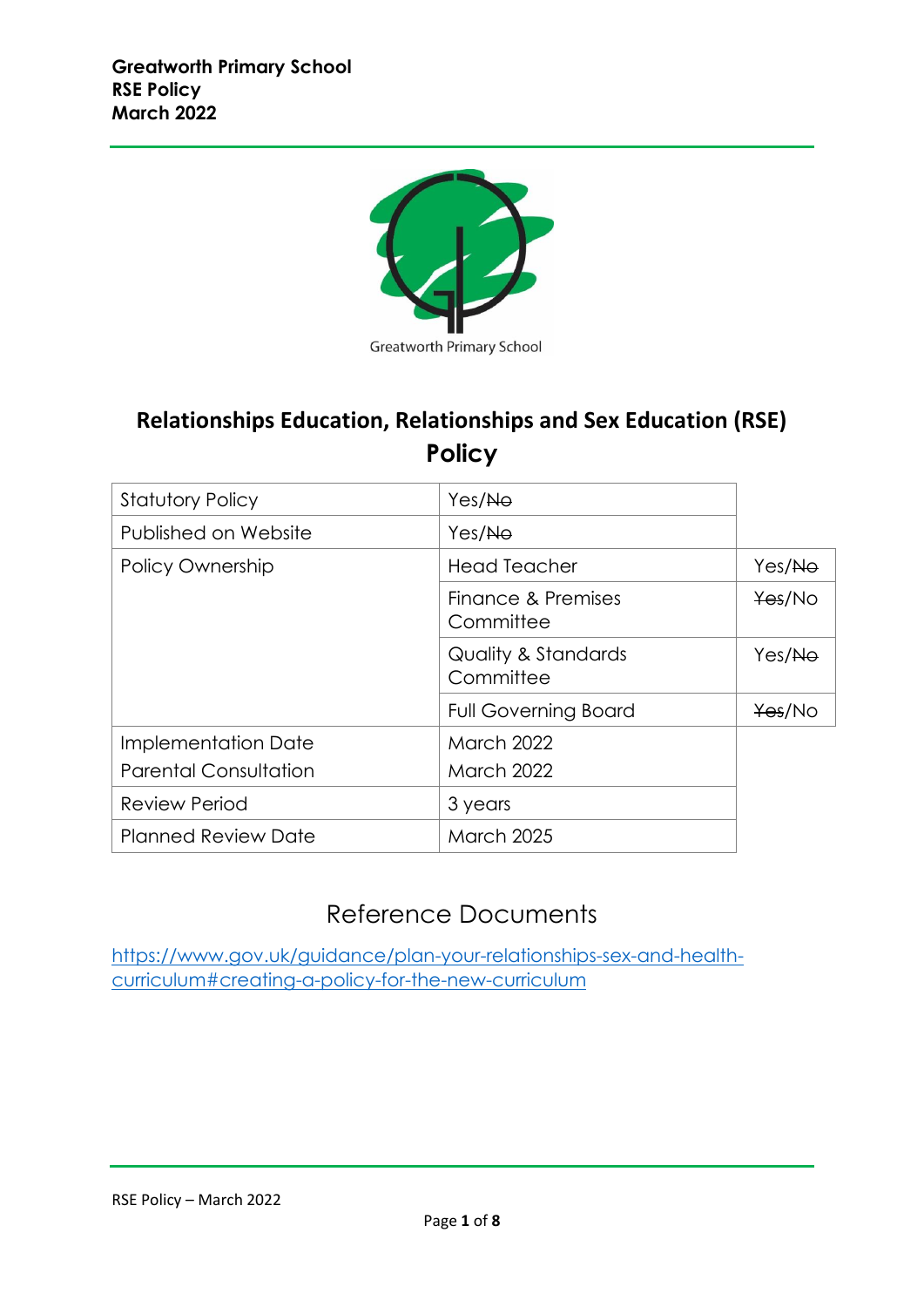## Legal context

The law was changed with effect from September 2020 so that primary schools in England must teach relationships education and health education (The Children and Social Work Act 2017).

The relationships education part of the new curriculum teaches what children need to learn to build positive and safe relationships with family and friends and online.

The health education part of the new curriculum covers both physical health and mental wellbeing and teaches children how to make good decisions about their own health and wellbeing; how to recognise issues in themselves and in others; and how to seek support as early as possible when issues arise.

## **Sex education is not compulsory in primary schools, but:**

The new curriculum for relationships education and health education does include content on puberty.

The national curriculum for science includes subject content in related areas, such as the main external body parts; the human body as it grows from birth to old age (including puberty); and reproduction in some plants and animals.

Following this change in the law, the Department for Education published Statutory Guidance for Relationships Education, Relationships and Sex Education (RSE) and Health Education (2019). This guidance requires primary schools in England to have a written relationships education policy to cover the following:

- How relationships education is delivered
- What sex education (if any) a school chooses to cover that goes beyond the national curriculum for science and relationships education.

There is no equivalent requirement for a health education policy but, in line with best practice, this RSHE policy also covers health education.

This RSHE policy also supports legal requirements relating to the following:

- The Equality Act 2010.
- The Education Act 1996.
- Statutory guidance, Keeping Children Safe in Education 2020.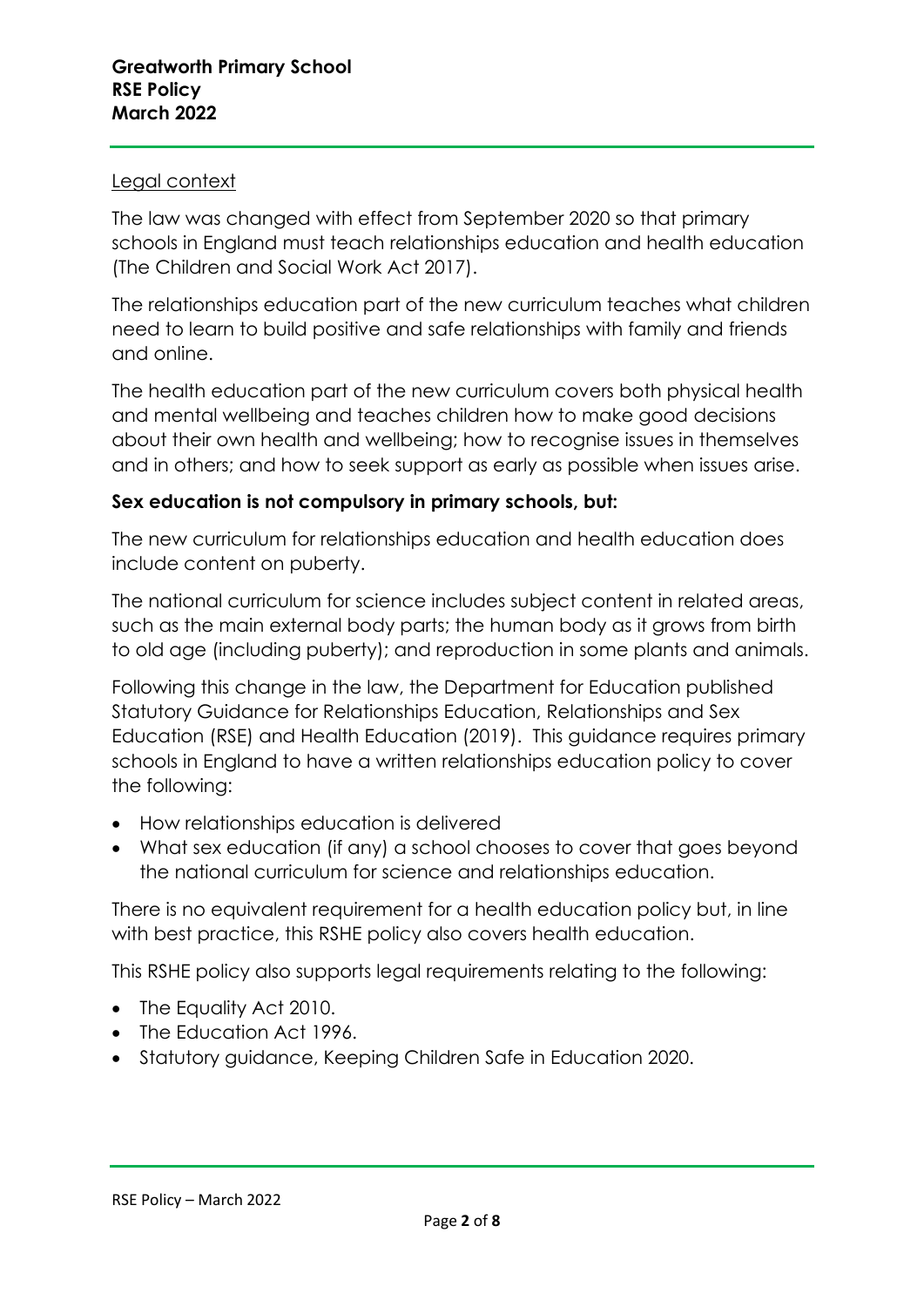The following policies are also relevant to this Relationships and Health Education policy:

- Anti-bullying and online safety
- Safeguarding Policy
- PHSE

## **Definition**

RSHE supports children and young people's personal development including their spiritual, moral, social and cultural development. Its aims are to help children and young people to deal with the real-life issues they face as they grow up and that they will encounter as adults. Their learning will support them both online and offline, to make informed choices about their safety, physical and mental health, enabling them to live positive and fulfilled lives.

RSHE is enhanced by a supportive school ethos where everyone is valued, positive relationships are promoted and there is a safe learning environment.

## The aims of our RSHE programme are:

- Provide accurate and age-appropriate information.
- Include all children.
- Help children make informed choices.
- Develop knowledge, skills and attitudes.
- Build confidence and self-esteem.
- Develop personal attributes.
- Prepare children for the next stage of education and adulthood.
- Develop positive and inclusive attitudes to everyone, particularly to those with protected characteristics under the Equality Act 2010.

#### Roles and responsibilities

An effective programme of RSHE requires support from the whole school community and the following people have specific roles and responsibilities:

Headteacher: Define the specific role of the headteacher or principal. This could include the following:

- Overseeing the development and delivery of RSHE.
- Providing staff with the opportunity to contribute to the development of RSHE.
- Providing information to the governors.
- Providing training for the subject leader and staff, as required.
- Supporting the subject leader to liaise with parents and carers.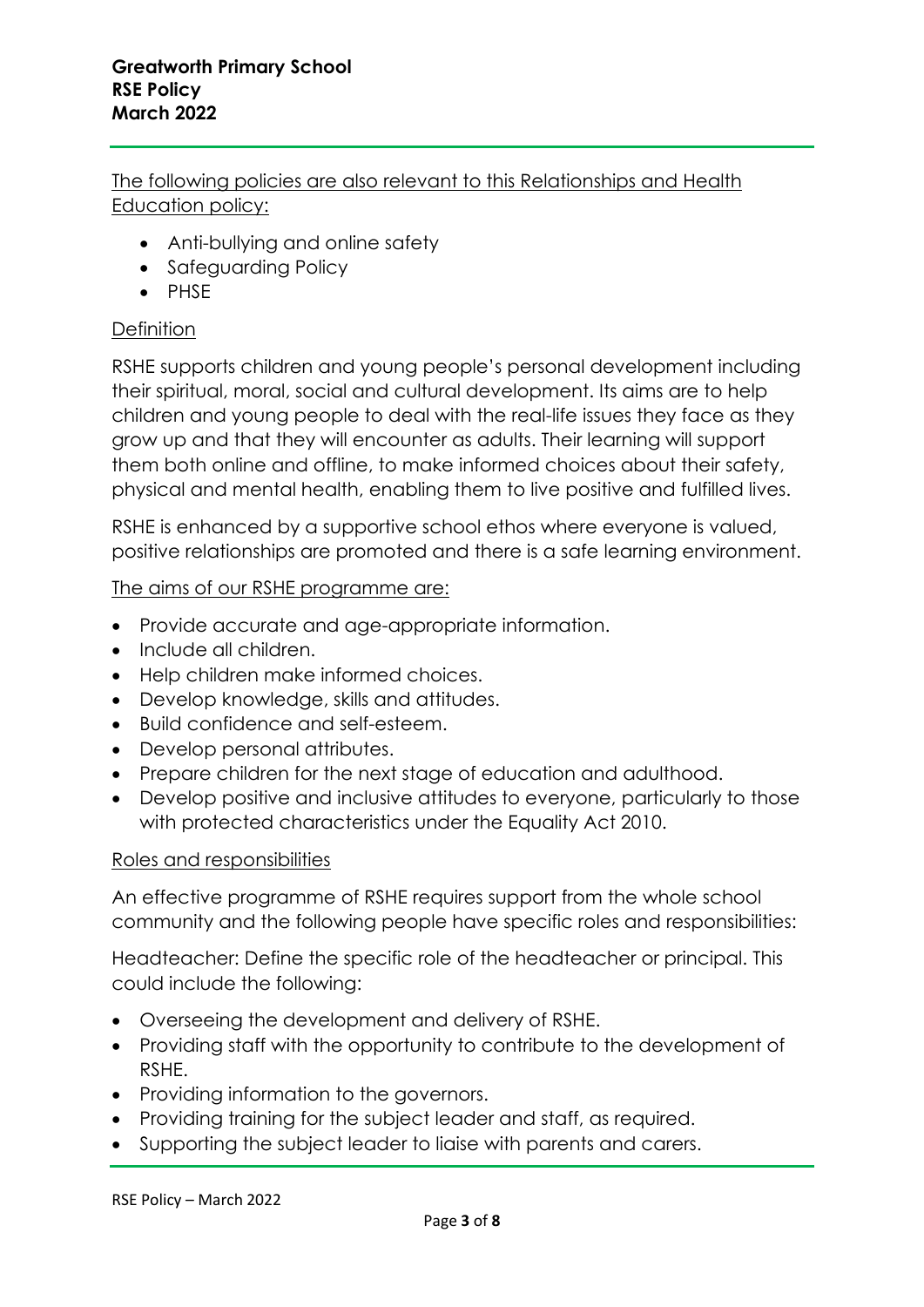• Dealing with parents and carers who wish to withdraw a child from sex education.

Subject leader: The PHSE/RSE lead is responsible for the following :

- Leading the development and delivery of effective RSHE.
- Keeping up-to-date with the development of RSHE.
- Supporting colleagues as required.
- Monitoring and evaluating RSHE and providing necessary reports.
- Liaising with parents and carers.
- Keeping subject information up-to-date, including on the school website.
- Overseeing external visitors and resources used in RSHE.

## All staff:

- To understand and implement the policy of RSHE.
- To teach RSHE in line with the agreed curriculum.
- To assess and monitor the progress of children.
- To respond to the needs of individual children.

## Curriculum organisation

The school adopts the following approaches to organise the curriculum to ensure high quality delivery of RSHE:

- RSHE is covered as part of a wider programme of PSHE education.
- How regularly RSHE lessons are delivered. It is recommended that lessons are delivered weekly or fortnightly.
- Length of PHSE/RSHE lessons. The guidance provides that lessons should be of sufficient length to allow children to explore topics and reflect on their learning, with the suggestion that:

KS1 – lessons should be 40 - 45 minutes long;

KS2 – lessons should be 50 - 60 minutes long.

- Focus days, visits and visitors are used but do not a taught lesson but are a good way to enhance a programme.
- Links to cross-curricular content are recognised in planning.
- Class teachers will teach the lessons. Training will ensure that staff are confident and skilled staff are most effective, particularly for sensitive and controversial topics and a school may want to use specialist staff for some topics.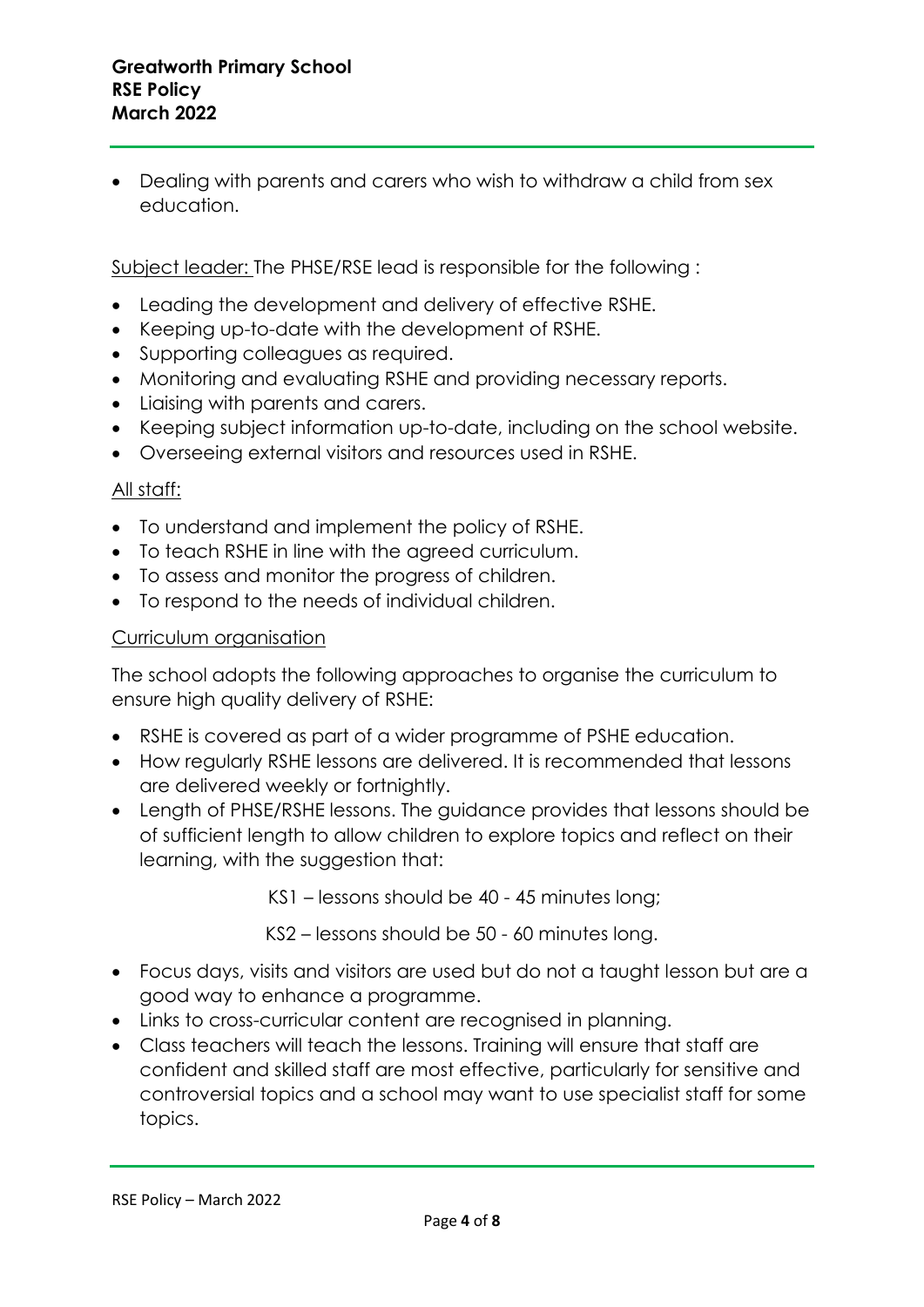## Teaching and learning

RSHE is delivered in line with the teaching and learning policy. However, as the subject deals with real-life experiences, it is important to establish a safe and positive learning environment using the following approaches:

## The following approaches apply to your school:

- Establishing clear ground rules in consultation with children. Ground rules should include confidentiality, respect for others, privacy and boundaries.
- Using distancing techniques including de-personalised discussions and role play.
- Using clear language to avoid misunderstandings.
- Avoiding prejudice and assumptions about children's abilities, desires, background and experiences.
- Dealing sensitively with unexpected questions and comments.
- Assessing and building on existing knowledge and experiences.
- Ensuring that learning is engaging, using a range of activities, including structured discussion and problem-solving.
- Providing a range of opportunities to learn, practise and demonstrate knowledge, skills and attitudes.
- Allowing time for reflection.
- Providing differentiated learning.
- Using a variety of groupings to enhance learning.

#### Curriculum content

#### Long term planning

The school has chosen to use the *Kapow Primary RSE scheme of work*, which provides full curriculum coverage, including all the statutory content, for each year group.

Follow this link to view the Kapow Primary RSE curriculum overview. At Greatworth we follow the mixed-age planning.

[https://www.kapowprimary.com/wp-content/uploads/2021/04/RSE-PSHE-](https://www.kapowprimary.com/wp-content/uploads/2021/04/RSE-PSHE-Progression-of-skills-and-knowledge-overview.pdf)[Progression-of-skills-and-knowledge-overview.pdf](https://www.kapowprimary.com/wp-content/uploads/2021/04/RSE-PSHE-Progression-of-skills-and-knowledge-overview.pdf)

#### Resources

Teachers will select any additional resources carefully, and the subject leader will oversee the selection. Teachers should use the wealth of webinars and training materials available on the Kapow website before the lessons.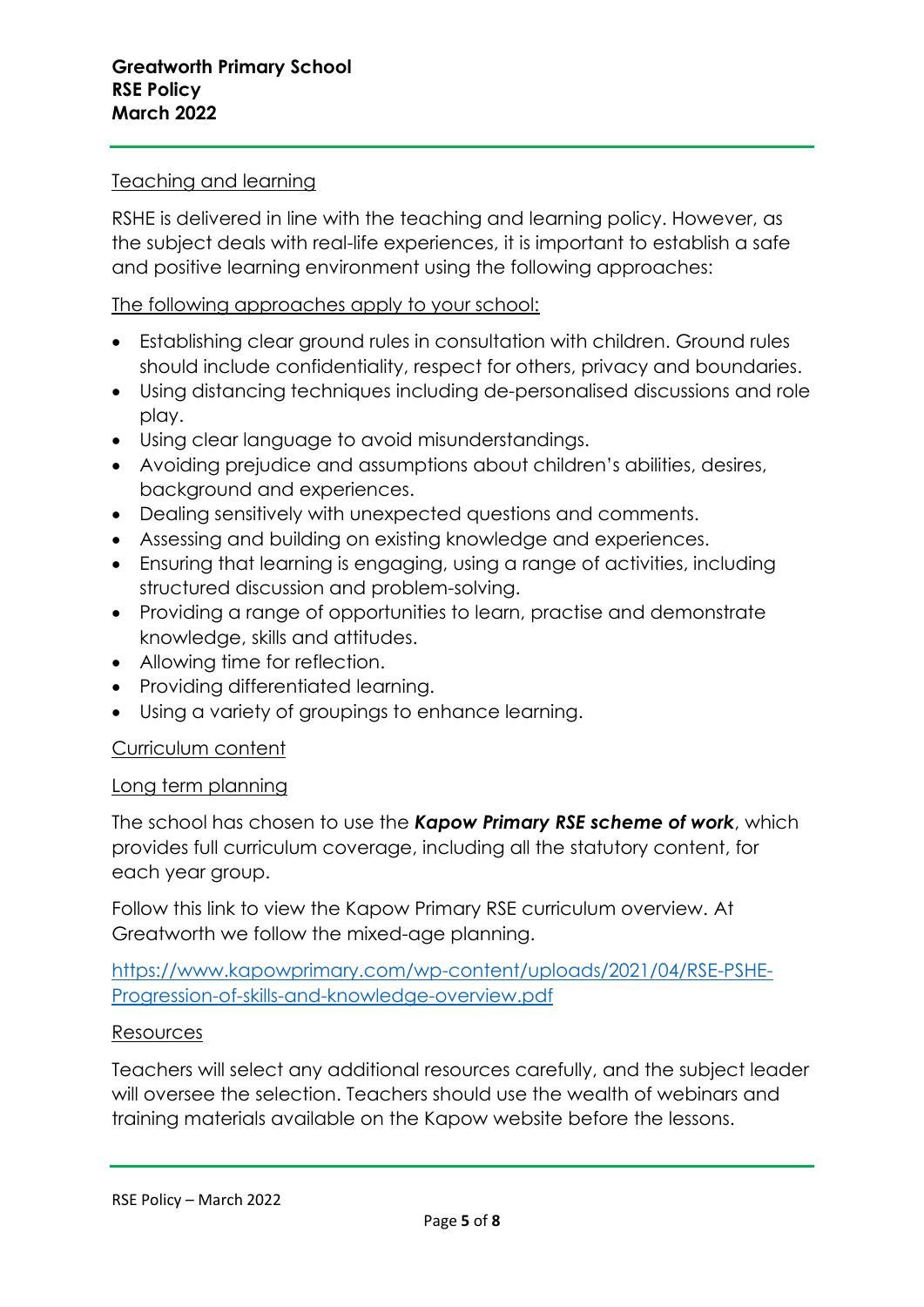Additional resources will be:

- Up-to-date.
- Relevant to children.
- Consistent with the aims and values of the school.

#### Visitors

Visitors can enhance children's learning. Teachers will select visitors in liaison with the subject leader. The following will be used to guide the use of visitors:

- The school will use visitors to enhance the lessons delivered by the class teacher; and information on where a visitor fits into the long-term plan will be shared with the visitor.
- The school will make visitors aware of the school policy for RSHE.
- The school will check the content of sessions delivered by visitors to make sure that it fits with the school's ethos and meets legal requirements.
- A member of staff will be present in sessions delivered by visitors.
- The school will make sure visitors undergo the necessary checks as required by the school safeguarding policies.

#### **Equality**

Under the Equality Act 2010, the school is under a legal duty to eliminate discrimination, advance equality of opportunity and foster good relationships between those with protected characteristics and those without. The protected characteristics are:

- Age.
- Marriage and Civil partnership.
- Disability.
- Race.
- Religion and belief.
- Sexual orientation.
- Sex.
- Pregnancy and maternity.
- Gender reassignment.

In addition, the school must consider the needs of those with Special Educational Needs and Disabilities (SEND). The RSHE programme will meet the needs of all children. Lessons will include content that will tackle discrimination and foster good relationships.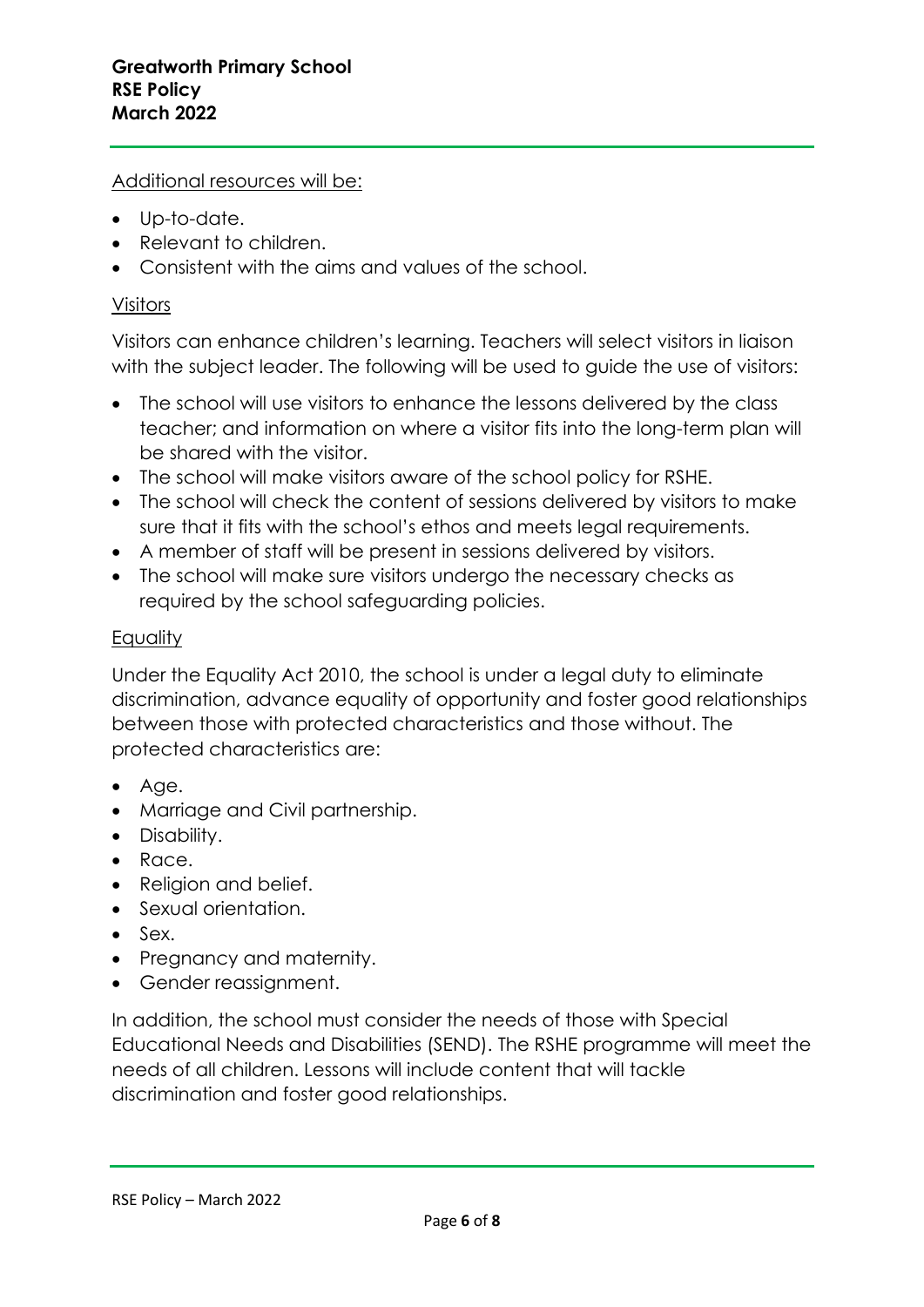## Right to withdraw from sex education

A parent or carer cannot legally withdraw their child from any aspect of the statutory relationships education or health education. A parent or carer does have the right to withdraw their child from sex education unless what is being taught is part of the science national curriculum. Following a consultation with the whole school community, the following content is deemed to be sex education:

The suggested Kapow Primary lessons that are deemed to be sex education are:

## ●*Year 6: Safety and the changing body, Lesson 5: Conception*

## *●Year 6: Safety and the changing body, Lesson 6: Pregnancy and birth*

The following process must be followed if a parent or carer wishes to withdraw their child from sex education:

- Parents will be informed within good time about sex education.
- Parents should contact the school office [office@greatworthschool.co.uk](mailto:office@greatworthschool.co.uk)
- or Class teacher if they wish to withdraw their child from the sex education lessons.
- Parents/carers will be invited in for a meeting and to view the materials ahead of the lessons. Meetings give an opportunity for the school and the parent/carer to discuss concerns and to outline the impact on the children of missing sex education lessons.
- The decision not to participate in the lesson will be sent by email to the parent.
- The child will work outside of the classroom or in another classroom during the sex education lesson that the child will not attend.

#### Safeguarding

RSHE includes sensitive topics. It is, therefore, possible that discussions will prompt safeguarding disclosures. Reference should be made to safeguarding policies and procedures to deal with these appropriately.

The subject leader/teacher should discuss with the designated safeguarding lead any potentially sensitive topics. Appropriate steps must be taken to provide additional support for children if required.

Staff should consider the timing of lessons to ensure that children have the opportunity to report any concerns they may have either that day or the following day.